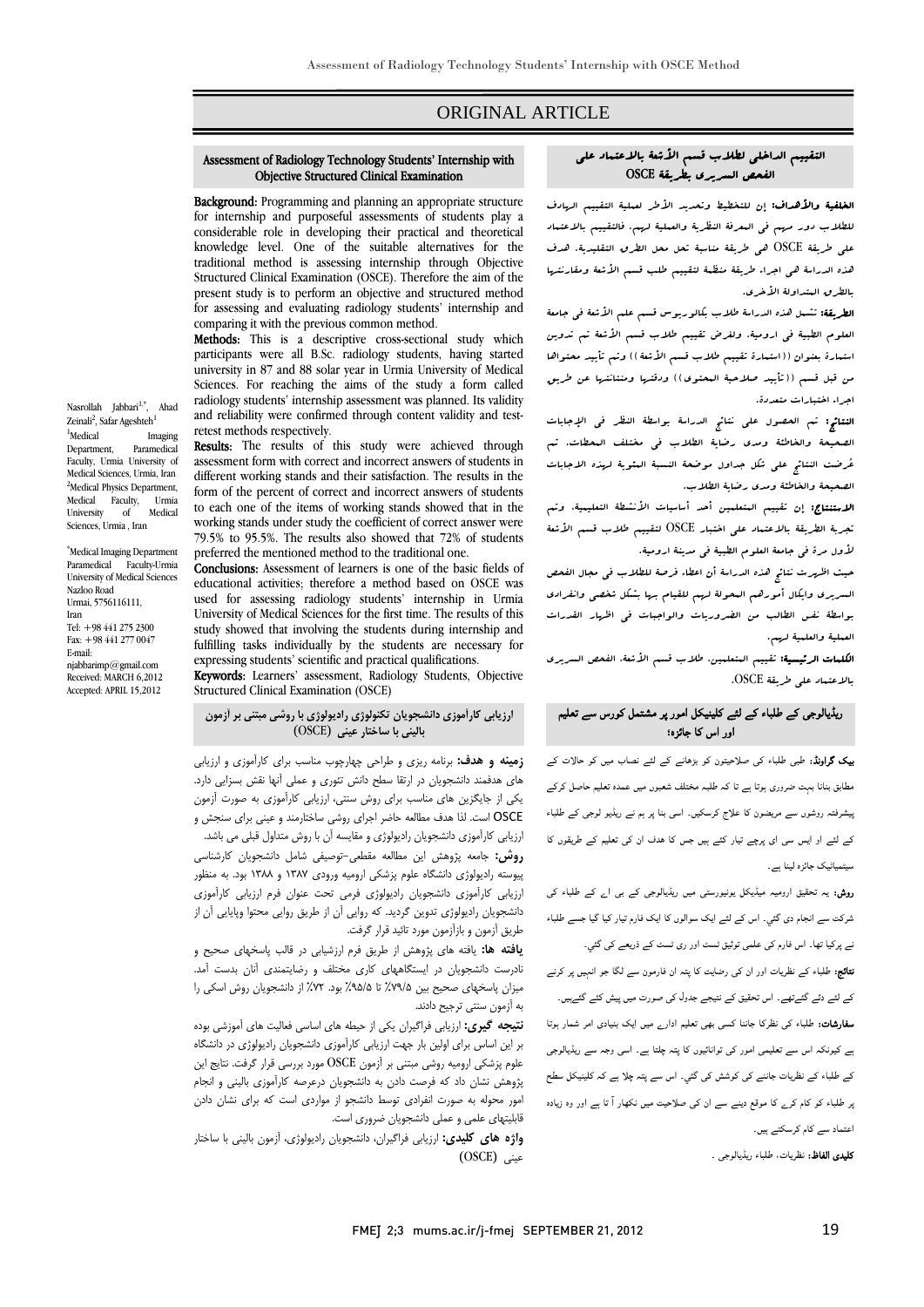### **INTRODUCTION**

 Internship is the most important part of paramedical students' education specially radiology in which students practical courses in a real situation ,with real patients and therefore develop their practical skills, treat patients, and deal with them based on scientific principles. Thus, programming and planning an appropriate framework for considerable role in developing their practical and theoretical knowledge level. It can be said that educational assessment is measuring students' progress based on defined criteria and related educational course. In this education and the intern has to achieve the defined standards and progress year by year. Therefore the assessment progress has to give an appropriate picture of educational development of each one of interns in regular qualifications of students and their efficiency is one of the most difficult tasks of faculty members and trainers of internship programs (1). If we consider improving the quality of learning and teaching as the most basic role of activities (2). In a way that assessment is an essential part of education process and identifies proofs of student's accessibility to learning purposes (3). Students as receivers problems of clinical education because they directly interact with this process  $(4, 5)$ . In contrast with the availability of different methods of clinical assessment, evidences show that usually student assessment is limited to mental been ignored. While skills and practical work play major roles in medical education and mental knowledge is the second priority (6-8). Since the two previous decades, educational assessment has developed following the acceptance of emilical examination with objective structure plays the main role in submitting educational degrees to medical sciences students (9). One of the viable alternatives of the traditional attitude is clinical assessment through OSCE. which was first described in Scotland in 1975 by Harden. This examination is not like other examinations such as oral question, written or multiple choices, and it has an organized structure including different stands (10). In this a vast spectrum of basic and technical skills are assessed therefore the subject of the test and questions are the same for all the students (11) OSCE is a clinical show which students. Also it is a reliable method for assessing technical<br>students. Also it is a reliable method for assessing technical and clinical skills which has the most criteria (reliability, validity, and practicality). Although OSCE is an effective method for assessing students' instances clinical clinical aspects and instances such as experience d workforce, resources and facilities, and being time- consuming are considered as its execution problems. Also learn all scientific subjects practically during theoretical and internship and purposeful assessment of students play a manner clinical internships are basic parts of students' time periods to trainers. The assessment of clinical universities, assessment plans are an important part of their of educational services are the best source of identifying the information and precise assessment of clinical skills has acceptance of clinical examination with objective structure OSCE stands for Objective Structured Clinical Examination examination, with using simulation instead of examination, develops the function and improves professional roles of qualifications, but it is not appropriate for assessing all

 appropriate measurement tools, and facilities for assessing students (12). According to previous students assessment inappropriate with educational aims, are not efficient in assessing clinical skills and function of students and although clinical skills and practical work play the major roles in medical education, success of learners of medical memorization (13-14). In OSCE, the topic of stands is determined based on internship aims. According to most clinical instructor's opinion, this examination reflects students' function better than the traditional examination improve the weak points and can develop accessing educational goals, training skillful people, and giving treating and caring services with higher quality. Giving such services needs training individuals with high scientific basis<br>and demolecules their chills for a seferance provided and technical jobs with the least error. In this way assessing and measuring clinical skills during students internship specially radiology students play the main role because of the importance of reducing repeated exposures and so far the<br>assessment of clinical skills of these students has not been done objectively and in a structured manner during internship. Therefore the purpose of the present study is to perform a structured and objective method based on OSCE students and comparing this method with the previous common method. Thus a method was planned in paramedical school of Urmia University of Medical Sciences in the second educational year (1390-91) and was applied students having started university in 1387 and 1388 in Its success depends on exact planning, environment, methods in most clinical courses, besides being department depends to a great extent on their (15). Identification of clinical education status helps and developing their skills for performing practical and importance of reducing repeated exposures and so far the for assessing and measuring clinical function of radiology objectively in assessing clinical function of radiology Emam Khomeini Hospital of Urmia.

### **METHODS**

 This study was a descriptive cross-sectional one which data has been gathered through qualitative methods and then been analyzed. The participants included all B.Sc. radiology students started university in 1387 and 1388 that were spending clinical internship course in treatment-For achieving the goals of study a form called radiology students' clinical function assessment was designed which validity and reliability were confirmed through content the details of lessons of internship II and III courses and assessment forms were distributed among students started university in 1387 and 1388 respectively and the necessary explanations were given in the case of assessment method at the end of the term. In the assessment form there were<br>seven steps called work station for performing a clinical task (taking radiography). In each of the mentioned steps, the tasks which students had to perform in a working station were explained in details. Working stations the identification of the type of radiography, preparing the patient, taking radiography, taking the necessary actions for the image processing, evaluating the educational center of Emam Khomeini Hospital in Urmia. validity and test-retest methods respectively. In this study at the end of the term. In the assessment form there were included: prescription reading, taking the first steps after

j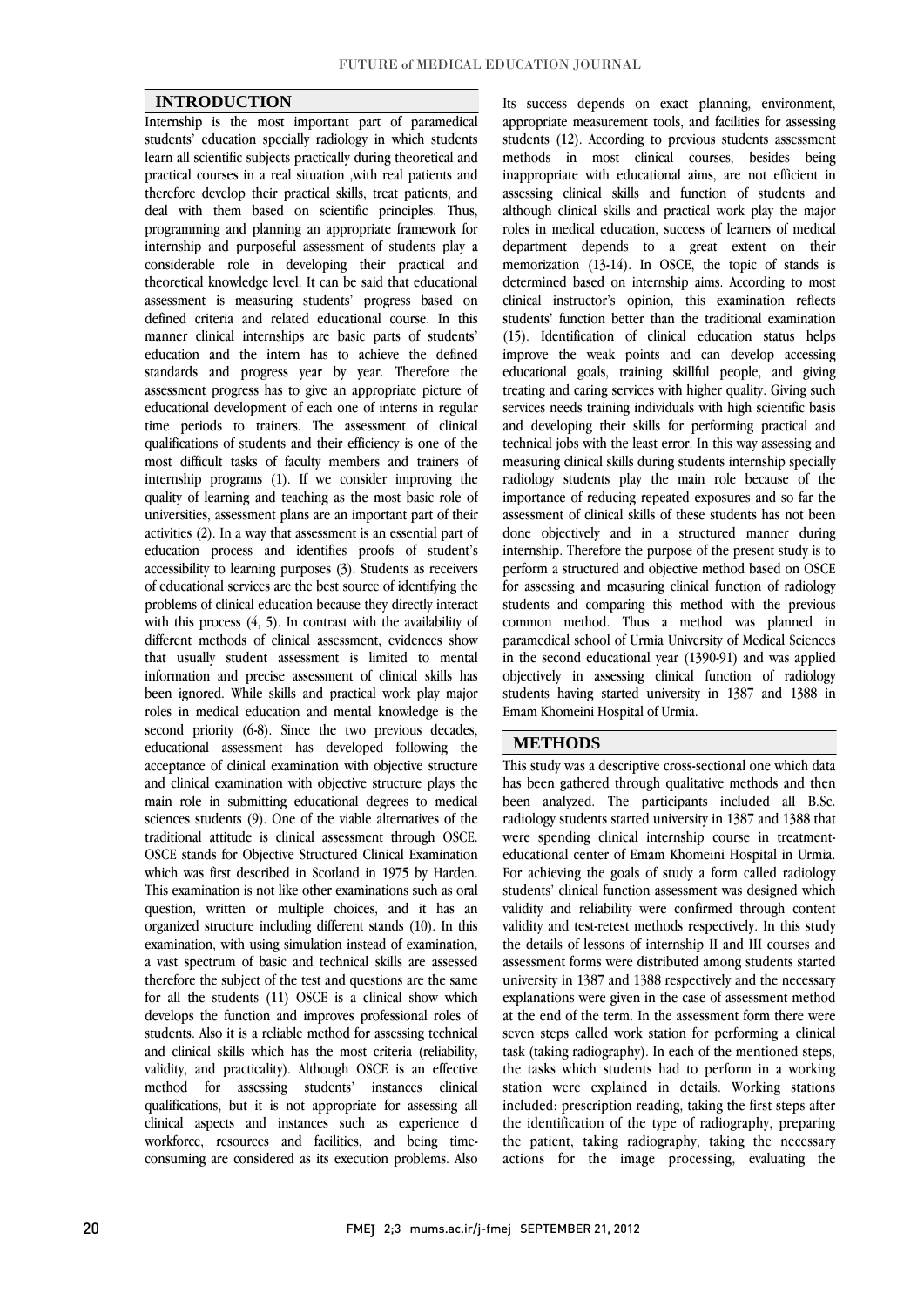prepared radiographs, and dealing with patients. The<br>number of items of each station was between 3 to 6, totally for 7 stations, 30 items were provided. For each one of the mentioned items, there were two choices of Yes or No. The students got 0.5 for performing each item correctly. It is worth mentioning that there was no average<br>choice in this examination as the assessor measured each item at least twice so that he could achieve acceptable certainty in the case of tight or wrong tasks of the student. Therefore the total score given to each student was 15 out get 15. The students got another 5 score from the items allocated to the internship trainer. Items allocated to the trainer included: activity, interest and perseverance of the student during internship, on time presence of the student In the ward, respecting ethics and appropriate behavior with<br>colleagues. The score students got from this field was based on student's assessment by the trainer during internship. 50 B.Sc. students of radiology (23 having started in 1388 and 27 in 1387) who were passing internship II and III Hospital of Urmia were selected through census and at the end of clinical internship course were assessed individually. Working stations and considered items were similar for all students. In the first stations, a limited number of abbreviations or history written by the physician were given to the student. In this station, students' deduction from prescription and recognition of the relationship between physician were assessed. In this stage if a student read a prescription incompletely, for precise assessment one or two similar prescriptions were given to him so that the examiner could get a certain conclusion about the students' after reading the prescription such as selecting the suitable room and radiography device, preparing the prepared radiographs, and dealing with patients. The correctly. It is worth mentioning that there was no average of 30, and if the student did all the tasks correctly he could in the ward, respecting ethics and appropriate behavior with courses in treatment-education center of Emam-Khomeini prescriptions in Persian/English and prescriptions including the required radiography and the recorded history by the function. In the second station, actions that the student took

necessary toots, cnoosing the appropriate nim with the type<br>of radiography and patient's status were assessed. The third station included assessing the student in the case of communicating with the patient and getting his cooperation for doing the radiography. At this stage the student had to while doing his tasks and also apply techniques for redacting artifacts resulting from external object. In the fourth stand correct appropriate radiography with physician's basic items which had to be taken in to consideration for a correct radiography by the students were assessed. In the fifth station the students' ability in image processing correctly or totally all the activities he had to do in dark image processing solutions were assessed. In the sixth station, student's correct examination of the radiographs from the point of quality and applied technique was assessed. In this stage, o tiems were assessed. In the final station, student s<br>ability in guiding the patient after the end of radiography was assessed. In this study data was analyzed through descriptive necessary tools, choosing the appropriate film with the type give the necessary information about the method of taking radiography to the patient and try to involve the patient request and patient's status were assessed. In this stage, 4 room were assessed. In this stage 5 basic items in correct stage, 6 items were assessed. In the final station, student's criteria.

## **RESULTS**

 The results of the study, through the assessment form provided for the clinical internship of radiology students, are presented in two tables. In table number 1, working stations and results related to correct and incorrect answers answering each item was the positive score of 0.5 to each correct answer and not getting any scores for incorrect answers and finally the number of correct and incorrect answers are expressed by percent. The results clarify that respectively which is because of simplicity and complexity of of students to each one of the items are given. The scale of the most and least correct answers relate to stations 4 and 7 each of the mentioned stands.

j

| Table 1. The results of students' answers in each stand |                                                                                                                                            |                           |                             |  |  |
|---------------------------------------------------------|--------------------------------------------------------------------------------------------------------------------------------------------|---------------------------|-----------------------------|--|--|
| No. of<br>station                                       | The name of working station                                                                                                                | <b>Correct</b><br>answers | <b>Incorrect</b><br>answers |  |  |
| $\mathbf{1}$                                            | Assessment of student's skill in reading prescriptions and having an appropriate<br>understanding of the required radiography              | 82.4%                     | 17.6%                       |  |  |
| 2                                                       | Assessment of student's skill in choosing the vadiography room, film size based on<br>radiography type and patients' status                | 95.5%                     | 8.5%                        |  |  |
| 3                                                       | Assessment of student's skill in communicating with patients and getting their help in<br>taking radiography                               | 86.6%                     | 13.4%                       |  |  |
| $\overline{4}$                                          | Assessment of student's skill in taking the right and appropriate radiography<br>according to the physician's request and patient's status | 79.5%                     | 20.5%                       |  |  |
| 5                                                       | Assessment of student's skill in image processing correctly                                                                                | 88.4%                     | 11.6%                       |  |  |
| 6                                                       | Assessment of students' skill in the correct evaluation of radiography from the point<br>of used quality and technique.                    | 85.3%                     | 14.7%                       |  |  |
| 7                                                       | Assessment student's skill in guiding the patient after radiography.                                                                       | 93.3%                     | 6.7%                        |  |  |
| 8                                                       | Assessment during the course by the instructor                                                                                             | 84%                       | 16%                         |  |  |

 $\overline{a}$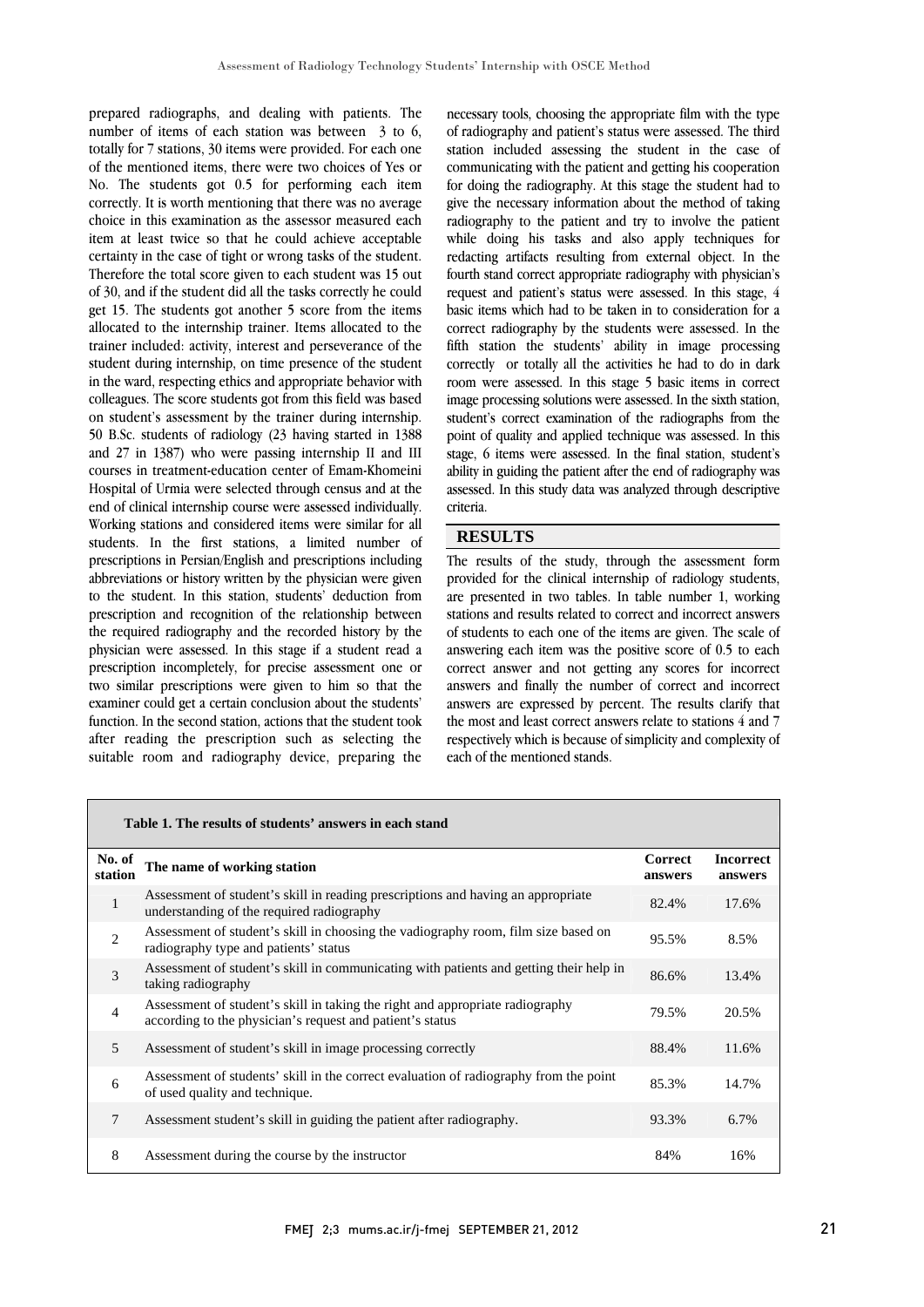| Table 2. The results of satisfaction rate of students with the assessment method                            |     |     |  |  |
|-------------------------------------------------------------------------------------------------------------|-----|-----|--|--|
| The satisfaction rate of students with the type of internship                                               | Yes | No  |  |  |
| Do you prefer the present method to the previous one?                                                       | 72% | 28% |  |  |
| In your opinion is it better to do assess internship course through this method in<br>the Future semesters? | 72% | 28% |  |  |

 In table 2 the results of students' satisfaction with the method of holding this examination and its advantage to the previous common method are shown. In the previous method the assessment of enfine a internsifip of factology students was students' function during internship which included: practical and scientific activities, interest and perseverance of the student during internship course, physical presence and punctually of the statem in the department of natiology,<br>respecting ethics and appropriate behavior with colleagues. Therefore most of the details of clinical function and practical skills of the student were not assessed and cared. But in the presented method all skills and functional abilities of the student are assessed and as a result the score that he gets is<br>more real than the previous method l assessment of clinical internship of radiology students was punctuality of the student in the department of Radiology, more real than the previous method.

### **DISCUSSION**

 $\overline{a}$ Assessment of fearners is one of the most basic here of education activities therefore most of the studies conducted in this field had emphasized on a tool which can assess assessment goals appropriately. Thus the main purpose of this study has been planning and using on appropriate tool for assessing cinnear internsitip course of radiology students<br>which can measure all skills of students and determine the amount of getting access to identified educational goals in the department. This method was first used for assessing radiology students' internship course in Urmia University of involving students in the field of clinical internship and performing the burdened tasks individually by the student are practical qualifications of students and are effective in an the past which was just based on instructor's deduction and opinion could not show the real difference between the students and express their scientific and practical skills in performing the burdened tasks. But in the new method framework of working stands, and similarity of the them for all the students gives them the chance to use all their abilities and skills in performing tasks and this leads to the possibility accurately as a result. Assessment of learners especially in clinical internships is very much valued in getting their qualification because students are involved in real practical and executive conditions while being assessed which can help tasks with a better quality. The present study was planned and conducted for examining the new method of assessing learners' internship based on OSCE. The results of this study like other studies conducted with OSCE for other clinical Assessment of learners is one of the most basic fields of assessing clinical internship course of radiology students Medical Sciences. The results of the study showed that the cases which are necessary for presenting scientific and attempt to get professional skills. Assessment of learners in according to the identification of the assessed items in the to see the differences between students and assess more increase learners' skills and make them able to perform their majors showed that this type of assessment increases

 self-confidence of students in clinical function (16). While in a study conducted for the first time in Australia, on B.S. medical sciences students, it was shown that doing practical clinical education learning but OSCE didn't show high satisfaction of students with clinical learning assessment in skills in laboratory wards although improved students' hospitals (17).

 During the past years, the assessment of clinical skills had driven (18). We are observing constant changes of assessment methods from teacher-centered and very much controlled assessments to students-driven and patient centered ones (19). Student driven assessment usually provides an unstructured being limited to a list or obliging them to use a special argumentation method (19). Glassman and Chambers have described student driven assessment as: "in real assessment this real assessment courses the student to have a chance for showing his abilities to give a real appropriate answer, based on his knowledge and learned skills" (20). Petrusa in 2004 has indirectly supported student driven assessment with giving some ups and made us to think vaster about these<br>methods. For improving in this field he has recommended to develop a tradition simulation structure which is done by two simulators to simulation with some more people and and for assessing identification advanced skills (21). These recommendations have provided the chances to measure clinical skills which are more credited and measure identification advanced levels. Today we are receding from complex types and real eclectic assessment methods based on patient simulator or standardized patient with clinical argumentation simulation. This movement not only has caused unique challenges but also is a great educational (22). It seems that reforming strategies in the case of improvement of clinical function assessment in a local or national level has been a complex activity and needs time, cooperation, resources and considerable attempt. However we<br>are sure that achieving clinical skills , develops the quality of patient care, therefore we have to pay the costs (22). Totally the conclusion of the present study showed that using structured assessment for learners' clinical internship provide the chance to rear assessment or practical and scientific skins, increasing<br>learners' and teachers' satisfaction, doing purposeful educational programming, and finally improving the quality become increasingly complex, patient centered, and student environment even similar to natural and real conditions, not faculty members may not be able to test all the content but giving some tips and made us to think vaster about these change measurement methods from checklists measurement scales to measurements with more potentiality the structure of limited examinations and move toward more achievement for measuring and developing clinical skills cooperation, resources and considerable attempt. However we to real assessment of practical and scientific skills, increasing of education.

 Conflict of interest: The authors declare no conflict of interest.